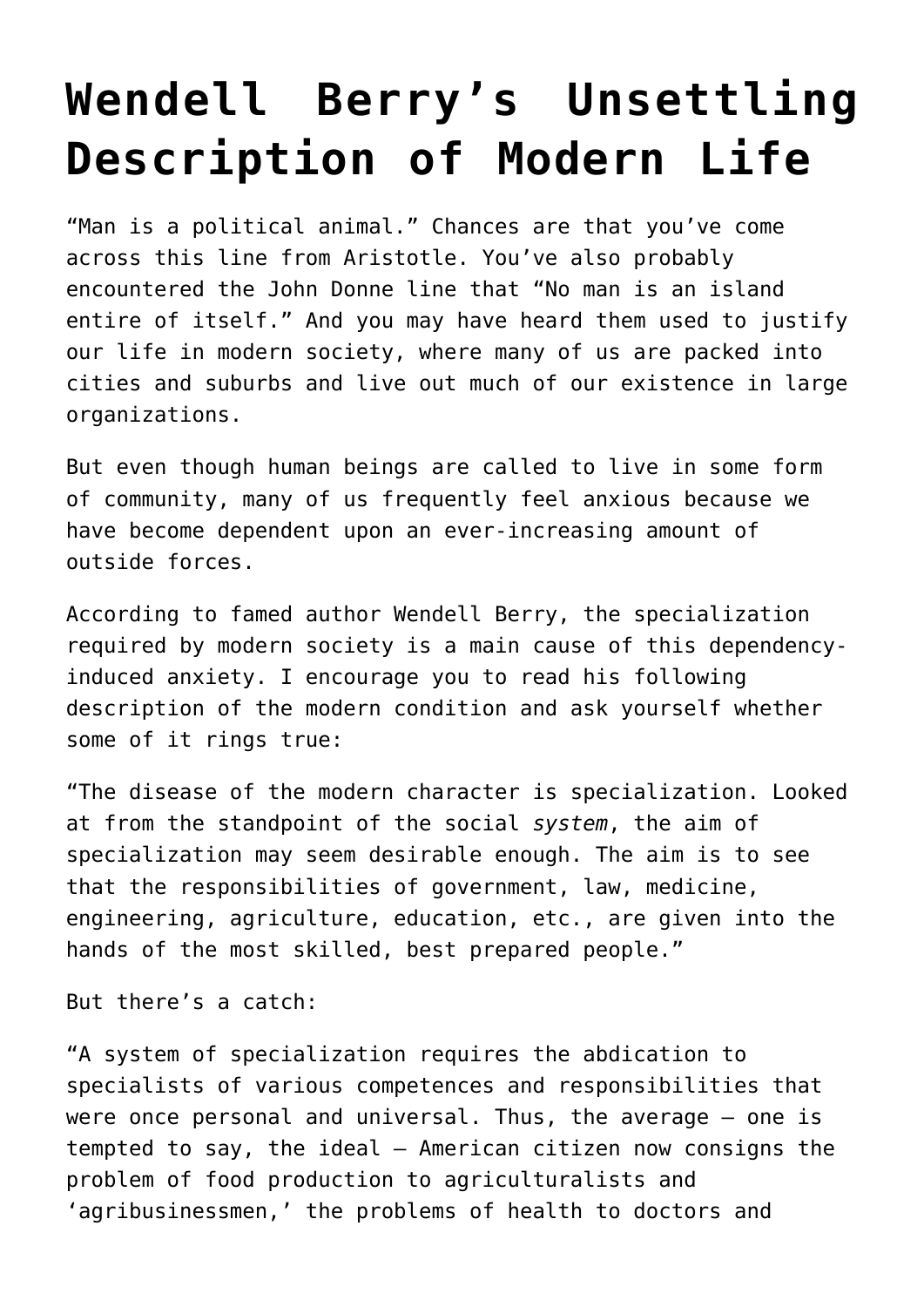sanitation experts, the problems of education to school teachers and educators, the problems of conservation to conservationists, and so on. This supposedly fortunate citizen is therefore left with only two concerns: making money and entertaining himself. He earns money, typically, as a specialist, working an eight-hour day at a job for the quality or consequences of which somebody else – or, perhaps more typically, nobody else – will be responsible. And not surprisingly, since he can do so little else for himself, he is even unable to entertain himself, for there exists an enormous industry of exorbitantly expensive specialists whose purpose is to entertain him…



The beneficiary of this regime of specialists ought to be the happiest of mortals – or so we are expected to believe. *All* of his vital concerns are in the hands of certified experts. He is a certified expert himself and as such he earns more money in a year than all his great-grandparents put together. Between stints at his job he has nothing to do but mow his lawn with a sit-down lawn mower, or watch other certified experts on television. At suppertime he may eat a tray of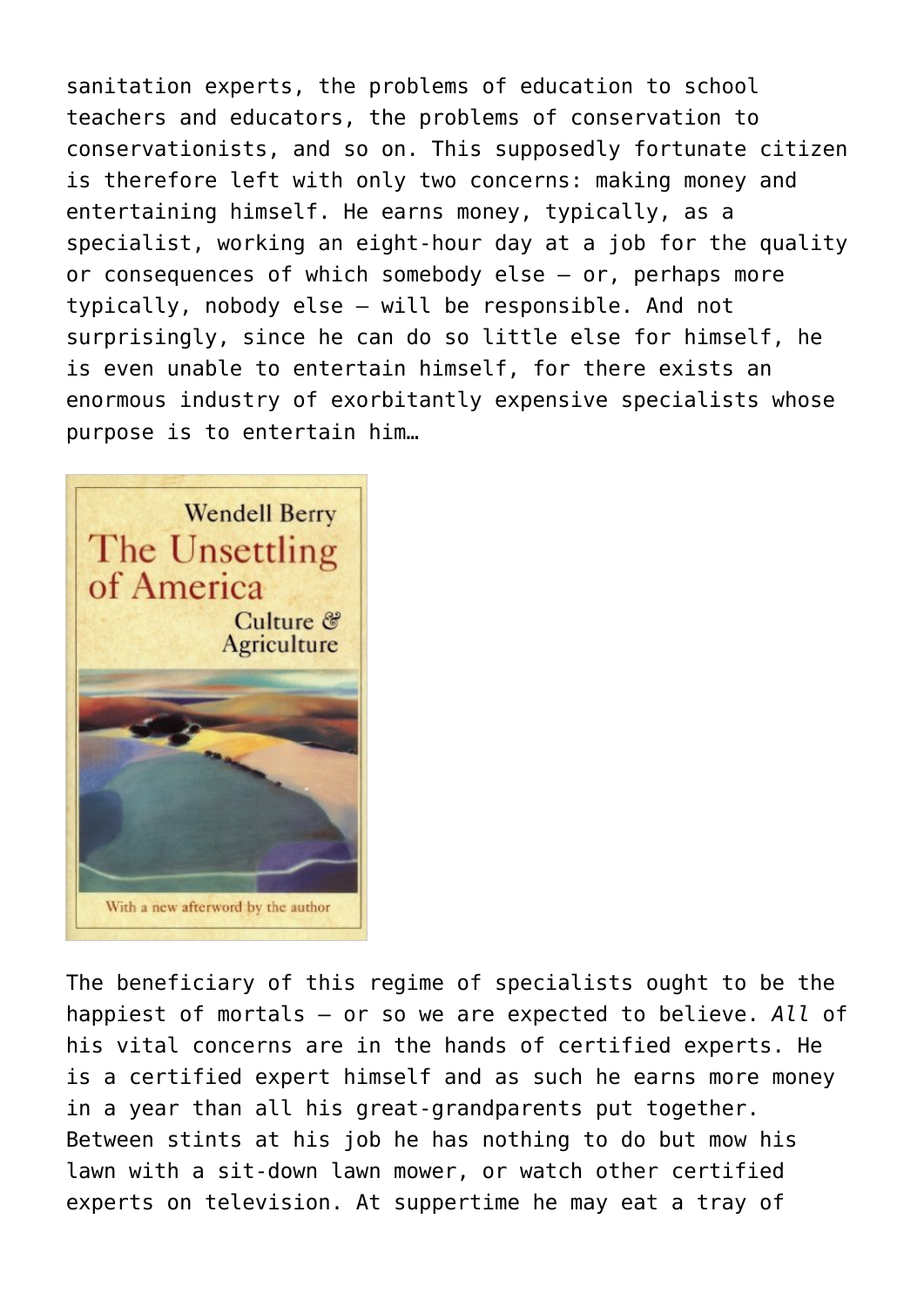ready-prepared food, which he and his wife (also a certified expert) procure at the cost only of money, transportation, and the pushing of a button. For a few minutes between supper and sleep he may catch a glimpse of his children, who since breakfast have been in the care of education experts, basketball or marching-band experts, or perhaps legal experts…

The fact is, however, that this is probably the most unhappy average citizen in the history of the world. He has not the power to provide himself with anything but money, and his money is inflating like a balloon and drifting away, subject to historical circumstances and the power of other people. From morning to night he does not touch anything that he has produced himself, in which he can take pride. For all his leisure and recreation, he feels bad, he looks bad, he is overweight, his health is poor. His air, water, and food are all known to contain poisons. There is a fair chance that he will die of suffocation. He suspects that his love life is not as fulfilling as other people's. He wishes that he had been born sooner, or later. He does not know why his children are the way they are. He does not understand what they say. He does not care much and does not know why he does not care. He does not know what his wife wants or what he wants. Certain advertisements and pictures in magazines make him suspect that he is basically unattractive. He feels that all his possessions are under threat of pillage. He does not know what he would do if he lost his job, if the economy failed, if the utility companies failed, if the police went on strike, if the truckers went on strike, if his wife left him, if his children ran away, if he should be found to be incurably ill. And for these anxieties, of course, he consults certified experts, who in turn consult certified experts about *their* anxieties…